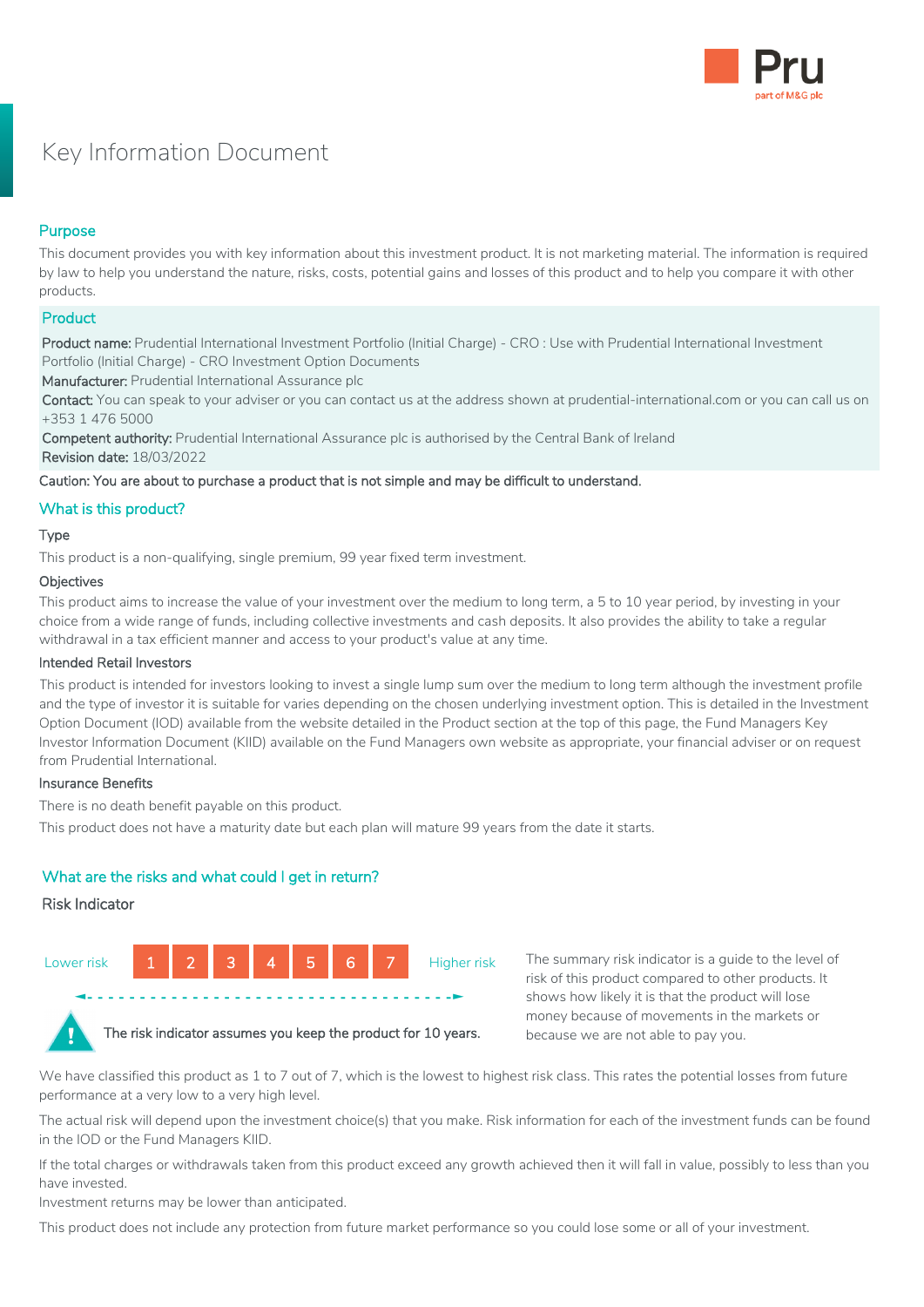If Prudential International Assurance plc is not able to pay you what is owed, you could lose your entire investment.

However, you may benefit from a consumer protection scheme (see the section 'What happens if Prudential International Assurance plc is unable to pay you'). The indicator shown above does not consider this protection.

#### Performance scenarios

The returns on your investment will be dependent upon which fund or funds you choose to invest in. Further details of the possible returns for each investment fund available can be found in the IOD or KIID applicable to each fund.

The IODs show performance scenarios, and this Key Information Document (KID) shows costs, based on an investment of £10,000. The minimum initial investment for this product is £50,000 (or currency equivalent).

The figures shown include all the costs of the product itself, but may not include all the costs that you pay to your adviser or distributor. The figures do not take into account your personal tax situation, which may also affect how much you get back.

# What happens if Prudential International Assurance plc is unable to pay out?

Prudential International exceeds its capital requirements and is financially strong. However, in the unlikely event that Prudential International, the fund manager, Prudential in the UK or the custodian of fund assets should fail to meet their financial obligations, You may face financial loss. Prudential International products will not be covered by a government-backed financial guarantee scheme, including the FSCS in the UK.

#### What are the costs?

The Reduction in Yield (RIY) shows what impact the total costs you pay will have on the investment return you might get. The total costs take into account one-off, ongoing and incidental costs.

The overall costs of the product will depend on the investments chosen and the table below shows what the lower and higher possible costs will be for three different holding periods. The figures include potential early exit penalties and assume that you invest £10,000. Further details of the costs of each of the funds available can be found in the IOD or KIID applicable to each fund.The figures are estimates and may change in the future.

#### Costs over Time

The person selling you or advising you about this product may charge you other costs. If so, this person will provide you with information about these costs, and show you the impact that all costs will have on your investment over time.

| Investment £10.000                  | If you cash in after: |                     |                      |
|-------------------------------------|-----------------------|---------------------|----------------------|
|                                     | 1 vearl               | 5 years             | 10 years (RHP)       |
| Total costs (f)                     | 1,002.67 - 2,175.18   | 4.132.89 - 7.399.64 | 8.333.78 - 13.161.19 |
| Impact on return (RIY) per year (%) | 10.33% - 23.37%       | $9.72\% - 18.84\%$  | 12.71% - 22.10%      |

# Composition of Costs

The table below shows:

• the impact each year of the different types of costs on the investment return you might get at the end of the recommended holding period;

• the meaning of the different cost categories.

| This table shows the impact on return per year (%) |                             |                   |                                                                                                                                           |  |  |
|----------------------------------------------------|-----------------------------|-------------------|-------------------------------------------------------------------------------------------------------------------------------------------|--|--|
| One-off costs                                      | Entry costs                 | $0.80\% - 2.82\%$ | The impact of the costs you pay when entering your investment.                                                                            |  |  |
|                                                    | Exit costs                  | $0.00\% - 0.00\%$ | The impact of the costs of exiting your investment when it matures.                                                                       |  |  |
| Ongoing costs                                      | Portfolio transaction costs | $0.00\% - 1.55\%$ | The impact of the costs of us buying and selling underlying investments<br>for the product.                                               |  |  |
|                                                    | Other ongoing costs         | 11.91% - 17.27%   | The impact of the costs that are taken each year for managing your<br>investments.                                                        |  |  |
| Incidental costs                                   | Performance fees            | $0.00\% - 5.12\%$ | The impact of the performance fee. Please see the Investment Option<br>Document of your selected investment to determine if this applies. |  |  |
|                                                    | Carried interests           | $0.00\% - 0.00\%$ | The impact of carried interests. Please see the Investment Option<br>Document of your selected investment to determine if this applies.   |  |  |

The actual costs charged may differ from those illustrated above. Additional costs may be payable if product options are chosen throughout the lifetime of your investment.